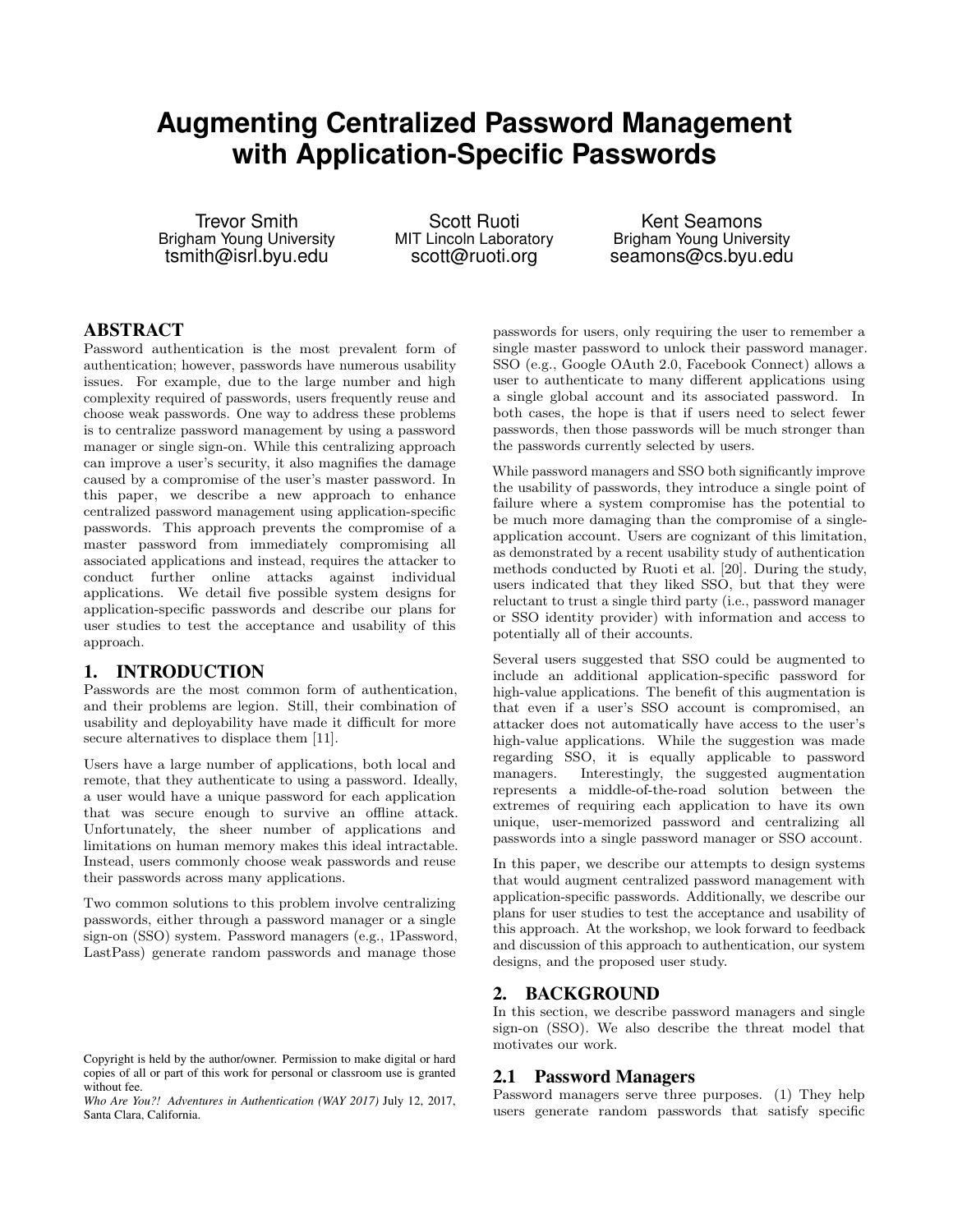password policies while also maximizing entropy. (2) The password manager stores passwords for the user—both generated passwords and those set by the user—in a password vault. This functionality is essential, as it is infeasible for users to memorize many of the randomly generated passwords. To access the passwords in the user's vault, they must input the master password that was used when the vault was created. (3) The password manager can automatically enter the appropriate password into applications the user is authenticating to. All password managers support  $(2)$ , most support  $(1)$ , and there is an ongoing debate whether (3) should be supported as it has various security implications [17]. Many password managers store the password vault in the cloud, allowing users to synchronize this vault to all of their devices. There are many password managers, including password managers built into browsers (e.g., Chrome, Edge, Firefox), browser extensions (e.g., LastPass [7]), and standalone applications (e.g., LastPass [7], 1Password [1]).

## 2.2 Single Sign-on (SSO)

Single sign-on allows users to authenticate to a relying party (RP) by way of an identity provider (IDP). First, a user authenticates to their IDP and then specifies the RP to which they want to prove their identity. Second, the IDP creates a signed attestation of the user's identity—this attestation is time-bounded and specifies the RP it is intended for—and sends it to the user. Third, the user presents the signed attestation to the RP. Finally, the RP validates the attestation using a long-term secret shared between the RP and IDP. There are many SSO systems [2, 6, 8, 3, 10, 16, 9, 15], with the two most widely-deployed SSO systems being Google OAuth 2.0 [5] and Facebook Connect [4].

# 2.3 Threat Model

Our threat model includes four parties: the user, the relying party, an identity provider or cloud-based password manager, and the adversary. The adversary's goal is to impersonate the user to the relying party, without alerting any other party to this impersonation. There are several approaches the adversary can use to accomplish this goal:

- 1. The adversary can directly steal one or more of a user's passwords (e.g., phishing).
- 2. The adversary can steal the password database from a relying party and conduct an offline attack against the user's password. If password sharing occurs, an attack against one relying party might compromise multiple relying parties.
- 3. The adversary can steal the password database from the identity provider or cloud-based password manager and conduct an offline attack against the user's master password.

In each case, we consider attacks where the attacker has long-term access to the other parties as out of scope (e.g., key logger, insider threat at the identity provider). While centralizing password management mitigates the second attack vector, it potentially magnifies the damage of the first and third attack vectors. Specifically, if the attacker

obtains the master password for the password manager or SSO, they will gain access to a multitude of applications. Alternatively, if the identity provider or cloud-based password manager are not fully trusted, it is also possible for these services to impersonate the user.

#### 3. APPLICATION-SPECIFIC PASSWORDS

If a password manager's password or an account password for SSO—hereafter also referred to as a master password for consistency—is compromised, all of the user's other applications immediately become compromised.<sup>1</sup> This is a natural consequence of consolidating all authentication data into a central party.

To partially mitigate the damage of a compromised master password, it is possible to decrease the level of centralization, and introduce an additional application-specific password for high-value sites. With application-specific passwords, the compromise of a user's high-value site only occurs when there is a compromise of both the master password and the site's application password. The design of any application-specific password system must ensure that the loss of a master password does not allow an offline attack against the application-specific password. Instead, the attacker will need to perform an online attack, which can be easily detected, or to also compromise the reliant application. Importantly, this means that the application-specific password must be remembered by the user and cannot be stored by a password manager. Also, application-specific passwords should ideally ensure that any loss of data by the central party does not allow an offline attack against the application-specific password.

Application-specific passwords are a middle-of-the-road approach between fully centralized (Password Managers, SSO) and fully decentralized password management (every website has its own user-generated and remembered password). Application-specific passwords are only intended to augment centralized approaches in order to limit the effect of a compromised central party by requiring additional online attacks to be carried out against the high-value applications. Specifically, these passwords will likely be much shorter than master passwords, with the user's authentication security being predominantly derived from the protection gained from the central party.

Florêncio et al. [14] describe the large chasm that exists between the complexity of passwords that are strong enough to resist an online attack compared to those that only need to resist an off-line attack. Our design addresses these differences by requiring the central party to generate strong passwords resistant to offline attacks and relying on the user to select passwords that thwart online attacks. This is less demanding on the user than requiring them to manage numerous strong passwords and does not require that they place inordinate trust in the central party.

## 3.1 System Designs

We have identified five possible designs for adding an application-specific password to password managers and/or SSO.

<sup>&</sup>lt;sup>1</sup>For simplicity, we assume that all accounts are managed by either a password manager or SSO.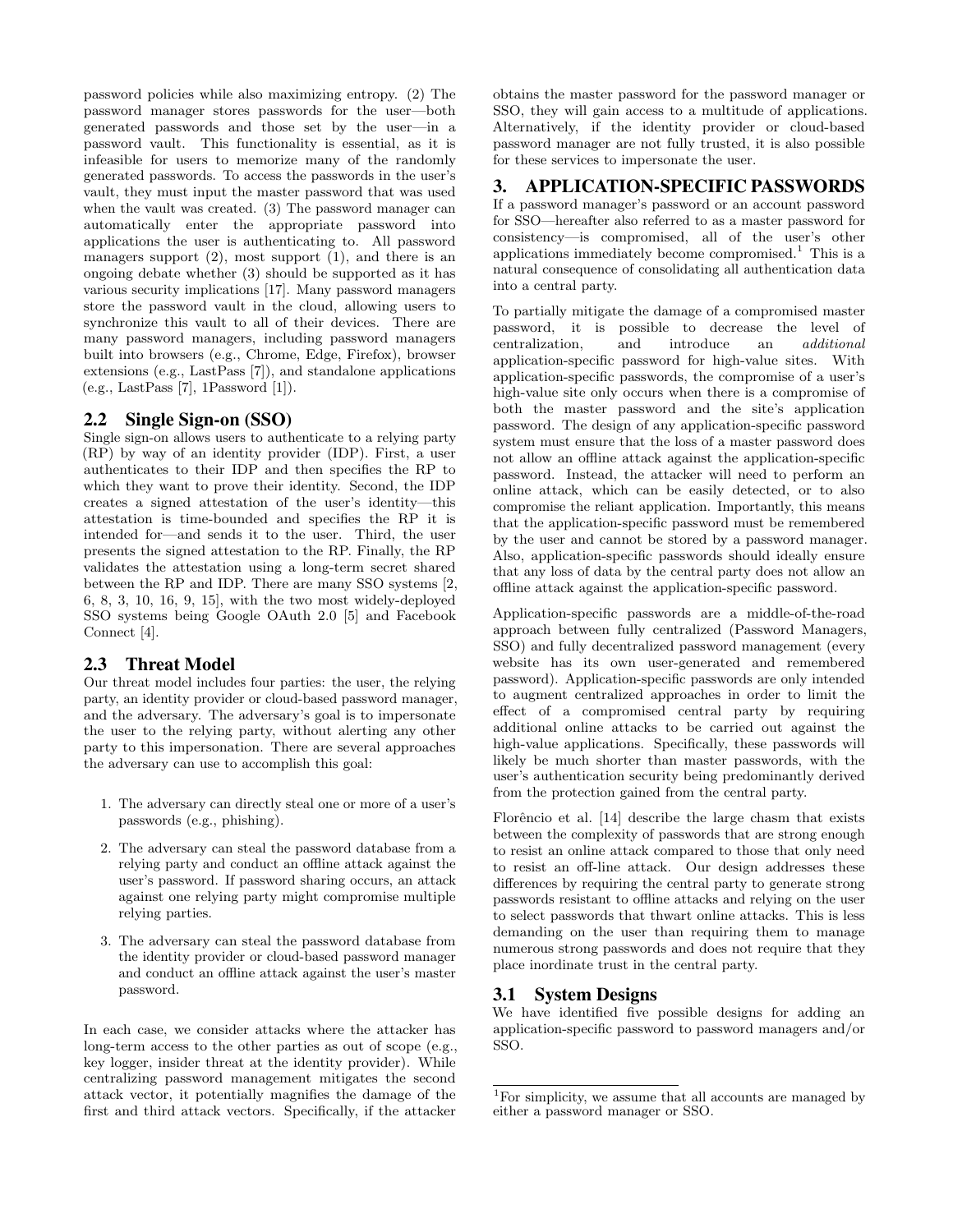#### *3.1.1 Application Password*

After authenticating to an application using a password manager or SSO, the application itself could present an entry form for the additional application-specific password. While this approach requires changing the application, it does not require changing password managers or SSO systems. This design does provide protections against a stolen master password or a compromised central party. The biggest drawback of this approach is that applications have to self-identify as high-value, and users will likely not have control of which applications offer this feature and which do not.

#### *3.1.2 Password Manager + Hashing*

The password manager could be modified to require users to enter two passwords for high-value applications. These two passwords would then be hashed together, and the resulting hash presented to the application. Importantly, the password manager can generate and/or store only one of the two passwords. The user must generate and remember the application-specific password. This design requires modifying the password manager, but not the applications. It provides protections against a compromised master password or password vault. If an RP's password database is stolen, it might be possible to perform an offline attack against that specific password if both the password manager-generated and user-generated passwords are weak.

#### *3.1.3 Password Manager + User*

Instead of changing the password manager to mix the application password with the vault-stored password, the user could handle this responsibility. When authenticating, the password manager would fill in the application's password as normal, but then the user would append the application-specific password onto the end of the auto-filled password. The user could also adopt a more complex strategy to mix in the application-specific password. This approach has the same properties as  $Password$  Manager  $+$ Hashing, except that it does not require modifying the password manager. There is the potential for significant usability challenges, as the password manager might attempt to remember the full password (vault-stored password + user-entered password) in order to auto-fill that value in the future.

#### *3.1.4 Modified SSO Protocol*

The SSO protocol can be modified to incorporate information about the application-specific password into the SSO signed attestation from the identity provider. The application could then use a verifier stored locally, and not at the SSO, to verify the application-specific part of the signed attestation. This approach requires modifying both the application and the SSO server. This approach provides protection against theft of the master password or compromise of the SSO server. Unlike password manager-based approaches, even if the data stored at the SSO is stolen, it cannot be used by itself to conduct an offline attack against the user's credentials for that application.

# *3.1.5 SSO + Challenge*

The SSO authentication flow could be modified to include an application-specific password entry screen following entry of the SSO password. The identity provider presents the screen and verifies the application-specific password. This approach obviates the need to modify applications. While it does protect against the loss of a master password, compromise of the identity provider makes it possible for an attacker to conduct an offline attack against both the master password and application-specific passwords.

# 4. ANALYSIS

In this section, we analyze the the security<sup>2</sup>, deployability, and usability of the five design alternatives. Table 1 summarizes the key differences between these approaches.

# 4.1 Security

All five system designs succeed at preventing a lost master password from immediately compromising high-value applications. In each case, after the compromise of a master password, the attacker will still need to conduct an online attack against the application-specific passwords. The security of the application would then depend on its ability to detect and defend against online attacks.

Of the five systems, only SSO + Challenge fails to protect high-value sites when the password database is stolen from the SSO. In this case, the stolen password database can be used to perform an offline attack against the applicationspecific passwords. This limitation is a trade-off for this design not requiring modification of applications.

While outside the threat model, our system designs also help prevent against a malicious central party impersonating the user. In this case, the central party must conduct an online attack against the application-specific passwords (except in the case of SSO + Challenge). Similarly, an attacker with non-administrative access to a user's unlocked device (e.g., laptop left open at a table) cannot access the user's high-value sites because they are protected by an application-specific password that cannot be "remembered" by the system for later use.

Password manager-based approaches (including existing password managers) have a limitation in that a compromise of a given application is sufficient to allow impersonation to that application. Specifically, an adversary that steals a password database can conduct an offline attack to guess the users' passwords. These stolen passwords can then be used to impersonate users at the previously-compromised application. Password managers still improve on vanilla passwords in that the compromised password will not be used for other applications. Also, in many cases password managers will have generated passwords that can survive most offline brute-force attacks. Regardless, this is weaker than SSO-based approaches which do not rely on the security of individual applications to protect authentication.

Though centralized authentication systems create a single point of failure, they also provide a single point of entry, meaning that access to the central store is necessary to access any associated account. Security enhancements to the central store necessarily increase the security of all associated accounts. Analyzing the specific effects of centralized security modifications on associated accounts is beyond the scope of this proposal and is left for future investigation. However, we note that mitigating the consequences of a single point of

<sup>&</sup>lt;sup>2</sup>The security analysis assumes adherence to best practices when choosing passwords resilient to online attacks.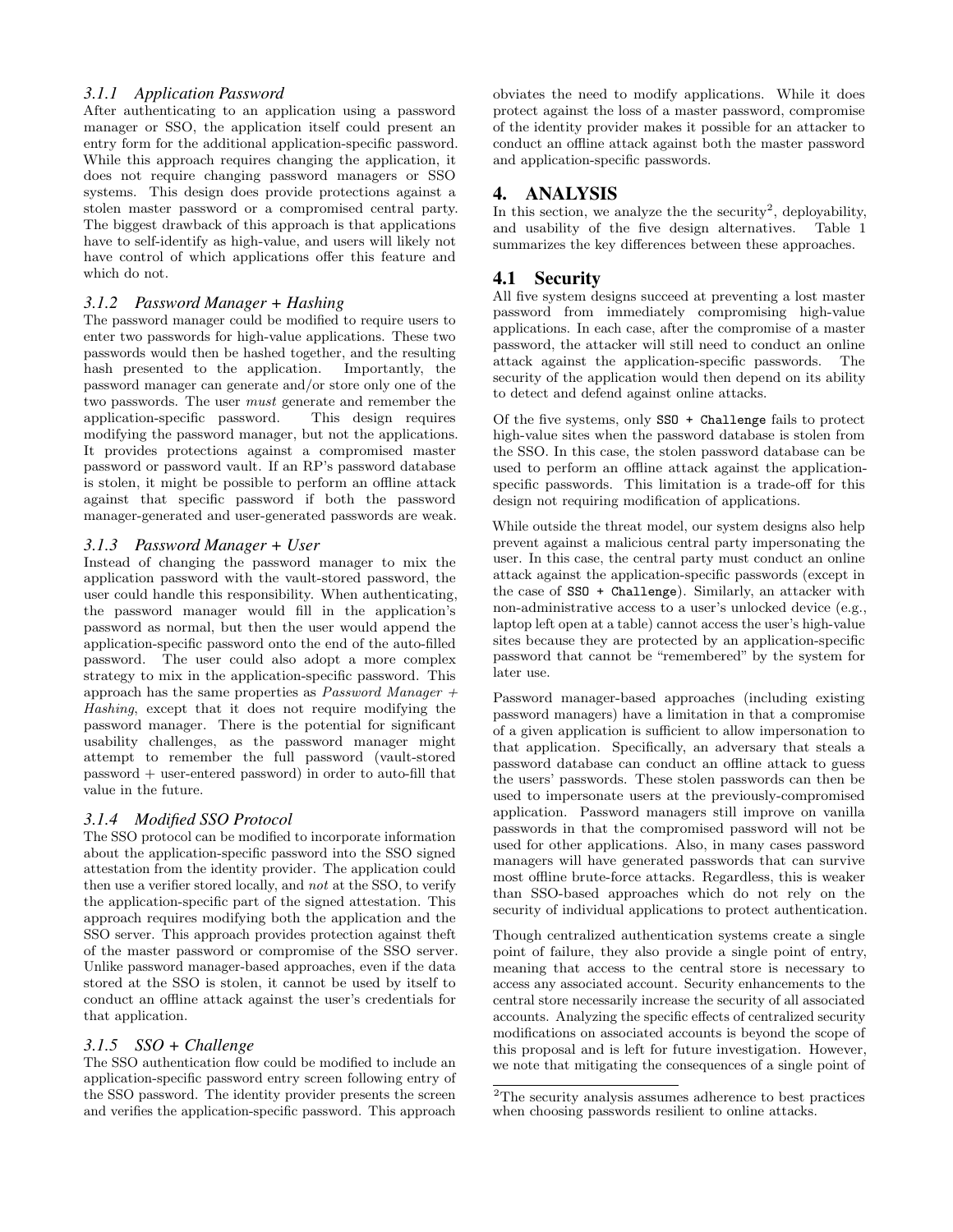| System Design                          | change<br>ns<br>applicatio<br>$\overline{a}$<br>Requires<br>2 | managers<br>change<br>password<br>$\overline{\mathrm{n}}$<br>Requires<br>$\overline{S}$ | $change$<br>$\overline{a}$<br>Requires<br>SSO<br>S, | word<br>සී<br>compromis<br>ass<br>≏<br>ations<br>master<br>applica<br>not<br>Stolen<br>does<br>$\exists$ | party<br>$\rm{central}$<br>compromise<br>applications<br>Compromised<br>not<br>does<br>$\exists$ | ersonation<br>data<br>β<br>application<br>application<br>$\frac{1}{\text{down}}$<br>tó<br>đ<br>₽<br>Stolen<br>£<br>does<br>S | <b>Notes</b>                |
|----------------------------------------|---------------------------------------------------------------|-----------------------------------------------------------------------------------------|-----------------------------------------------------|----------------------------------------------------------------------------------------------------------|--------------------------------------------------------------------------------------------------|------------------------------------------------------------------------------------------------------------------------------|-----------------------------|
| $(\S3.1.1)$ Application Password       | $\circ$                                                       |                                                                                         |                                                     |                                                                                                          |                                                                                                  | $\circ/\bullet^1$                                                                                                            |                             |
| $(\S3.1.2)$ Password Manager + Hashing | ٠                                                             | $\circ$                                                                                 |                                                     |                                                                                                          |                                                                                                  | $\circ$                                                                                                                      |                             |
| $(\S3.1.3)$ Password Manager + User    |                                                               |                                                                                         | --                                                  |                                                                                                          |                                                                                                  | $\circ$                                                                                                                      | Potential usability hurdles |
| $(\S3.1.4)$ Modified SSO Protocol      | $\circ$                                                       |                                                                                         | $\circ$                                             |                                                                                                          |                                                                                                  | ٠                                                                                                                            |                             |
| $(\S3.1.5)$ SSO + Challenge            |                                                               |                                                                                         | $\circ$                                             |                                                                                                          | O                                                                                                |                                                                                                                              | All verifiers stored at SSO |

<sup>1</sup> Empty dot if used with password managers and full dot if used with SSO.

Table 1: System Design Comparison

failure with an application-specific password does not remove the security benefits gained with a single point of entry.

## 4.2 Deployability

One hurdle to deploying application-specific passwords is the need to modify existing systems. The first set of columns in Table 1 demonstrates the different deployability characteristics of each system design.

The Application Password design can be unilaterally deployed by applications without changing password managers or SSO systems. The password manager designs work with existing applications, and the Password Manager + User design also requires no modification to existing password managers either. This comes with a trade-off that the password manager might try to memorize the application-specific password, a potentially significant usability issue. Finally, the SSO designs require changing SSO, but by relaxing the security guarantees SSO + Challenge can be implemented without a change to existing applications.

The deployment of both Application Password and Modified SSO Protocol are limited by the need to modify applications. As there are a large number of applications, it is unlikely that all will be modified. Partial deployment limits user choice. Users may be unable to protect all of their high-value sites. Also, some applications may not let users elect to forgo the additional password for less important accounts.

# 4.3 Usability

There are many potential usability hurdles for applicationspecific passwords. For example, while it was users that suggested application-specific passwords, do they find these extra passwords overly burdensome to use on a consistent basis? Alternatively, how do users select their applicationspecific passwords? Are they unique from each other? How much entropy do they provide? We propose several user studies to answer these questions and evaluate their security implications.

## *4.3.1 Attitude and Acceptability Study*

We plan to conduct user interviews that explore user's attitudes towards centralized password management and application-specific passwords. Additionally, we will review the five possible designs with the users, and determine which they find most acceptable. We will also work with users to establish possible UI designs. Finally, we will validate the results from the interviews with a large Mechanical Turk survey.

## *4.3.2 Laboratory Usability Studies*

We will conduct a laboratory user study to validate that users truly do prefer application-specific passwords to existing systems and to obtain user feedback on prototype implementations of the five designs. These usability studies will leverage the methodology of Ruoti et al. [20]—multi-round, within-subject evaluations of multiple systems, where systems are compared using the System Usability Scale (SUS) [12]. In these studies, we will ask post-study questions related specifically to application specific passwords.

# *4.3.3 Longitudinal Studies*

There is a strong risk that users might enjoy application-specific passwords in a laboratory setting but would not use them in a real-world setting. To evaluate the long-term acceptability of application-specific passwords, we plan to conduct a longitudinal study of the system design rated as most usable in the laboratory studies. We will have participants use the system over the course of a month, measuring how many sites they protect with an application-specific password and how often they authenticate to those sites. During the study, we will ask users to report their experiences in an authentication journal. We will also conduct post-study debriefing interviews to gather valuable qualitative feedback.

# 5. RELATED WORK

Ruoti et al [20] evaluated several single sign-on systems (Google OAuth 2.0, Facebook Connect, and Mozilla Personas). They found that users preferred these systems to alternative authentication schemes. Still, participants in the